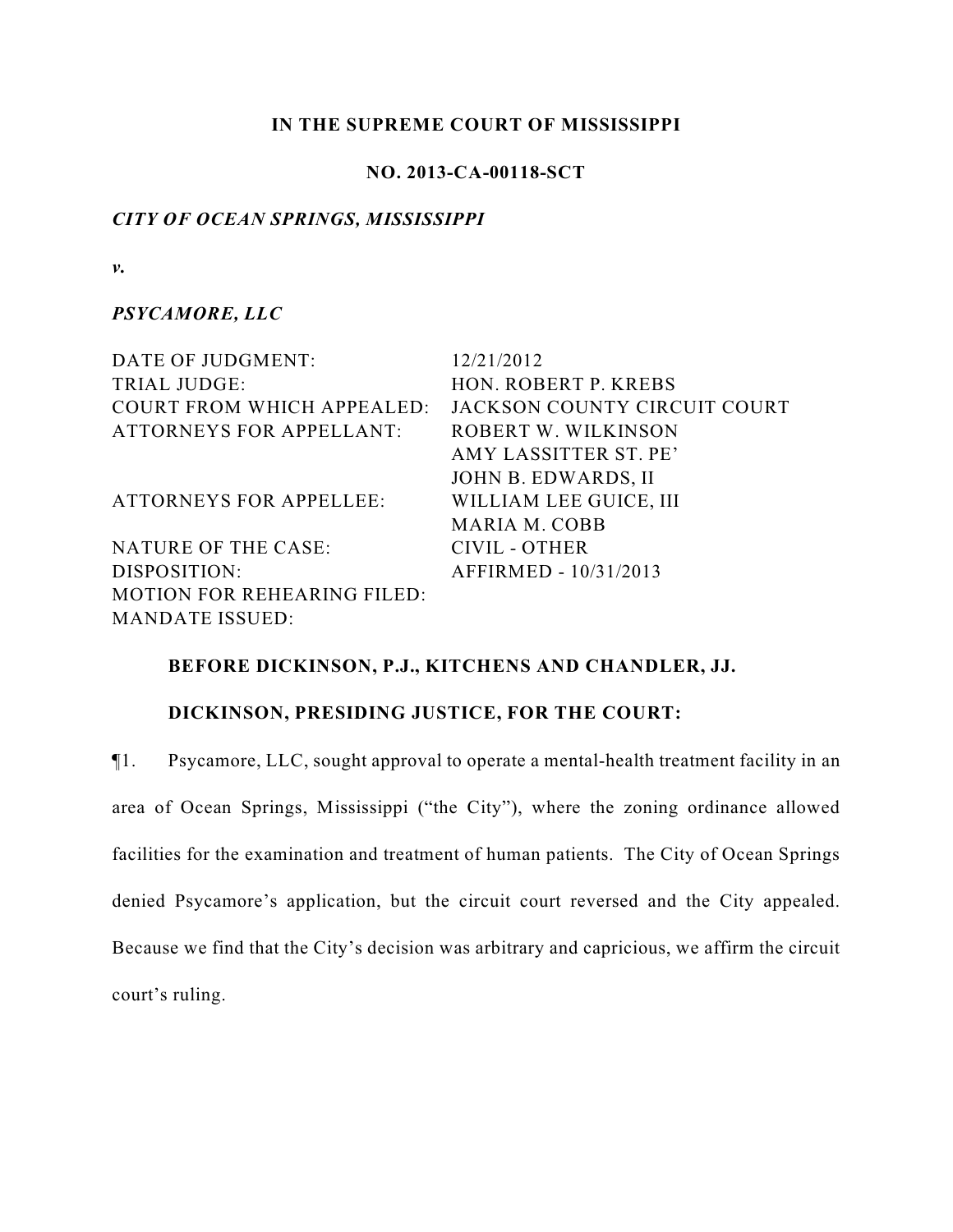#### **FACTS AND PROCEDURAL HISTORY**

¶2. Any occupant seeking to change the use of an existing structure in Ocean Springs, Mississippi, must obtain either a certificate of occupancy or a use permit prior to commencing the new intended use.<sup>1</sup> City ordinances divide the city into various zoning districts, listing the permissible uses of property within the corresponding geographic areas.<sup>2</sup>

¶3. When the proposed use in the occupant's application for a certificate of occupancy conforms to one of the uses listed in the applicable district ordinance, the City must issue a certificate of occupancy.<sup>3</sup> But when the proposed use is not listed in the applicable zoning district ordinance, the occupant may not conduct the proposed use at the subject property without obtaining a use permit,<sup>4</sup> which requires public notice and a hearing before the city planning commission.<sup>5</sup> The planning commission must then decide whether the proposed use is "similar to or not in conflict with those uses specifically permitted." If it does, the mayor and board of alderman must then approve the commission's recommendation.<sup>7</sup>

¶4. Psycamore, LLC, provides a wide range of clinical mental-health treatment. It leased an existing structure located at 1101 Iberville Drive in Ocean Springs for a proposed new

- $3$ Ocean Springs, Miss., Zoning Ordinance  $\S 901.2(1)$  (2007).
- $4$ Ocean Springs, Miss., Zoning Ordinance  $\S$  408.3 (2007).
- $^{5}Id.$
- $^{6}Id$ .
- $^{7}Id.$

<sup>&</sup>lt;sup>1</sup>Ocean Springs, Miss., Zoning Ordinance  $\S$  901.2 (2007).

<sup>&</sup>lt;sup>2</sup>Ocean Springs, Miss., Zoning Ordinance  $\S$ § 401-412 (2007).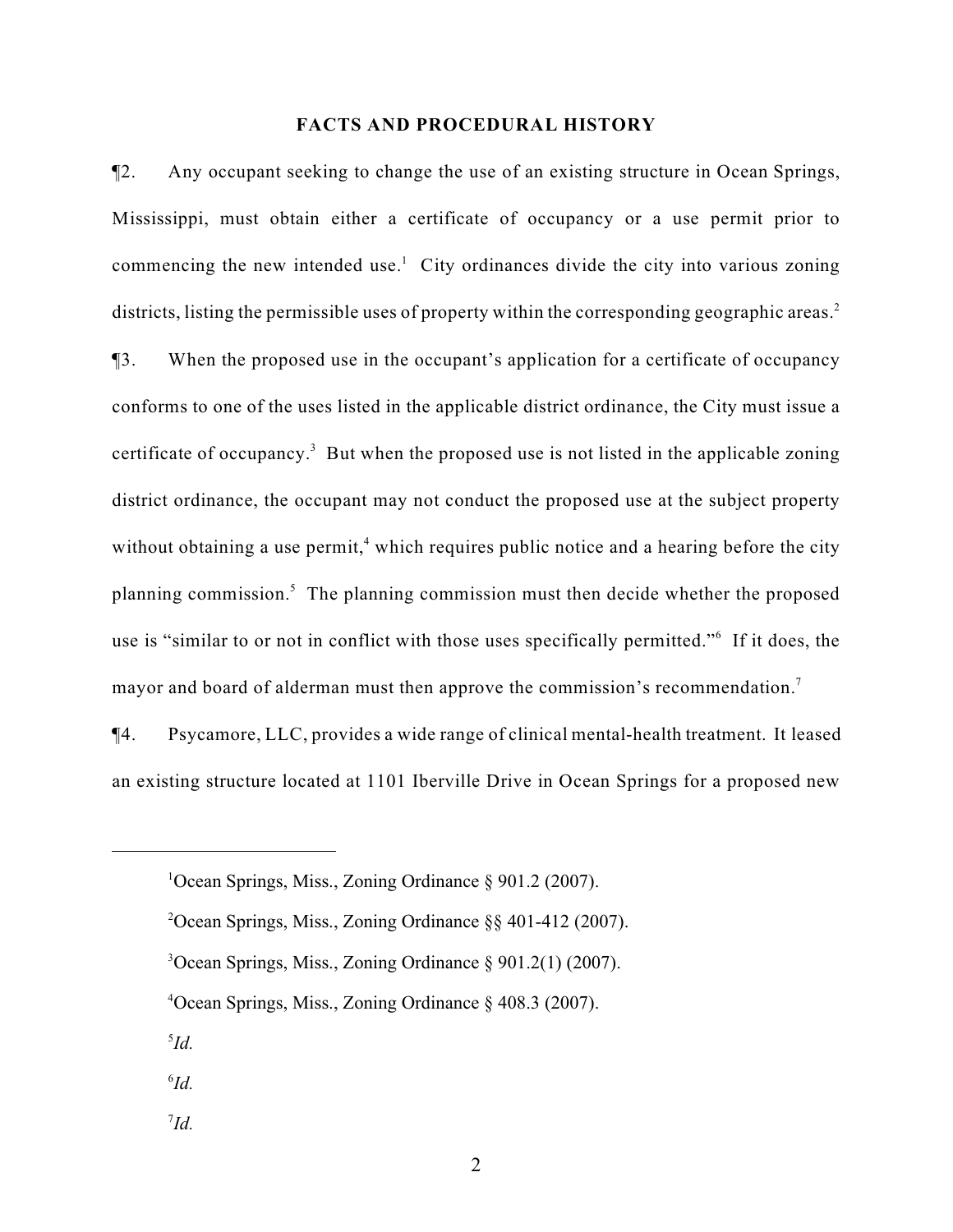treatment facility. It filed an application with the City to obtain a certificate of occupancy. The application identified "psychiatric partial hospitalization" as its intended property use. Notations on the application provided that all programs would operate Monday through Friday, with no session conducted later than eight p.m. The application further explained that patients would not stay at the facility overnight and that Psycamore was not a detox or rehabilitation facility. Finally, the application provided that Psycamore would not conduct lab work or cooking on site.

¶5. The city planning commission met to discuss Psycamore's application and intended use, and to determine whether it conformed to a listed use in the applicable Commercial-3 zoning ordinance. Because the applicable ordinance did not specifically list "psychiatric partial hospitalization" the commission refused Psycamore a certificate of occupancy.

¶6. Although Psycamore believed its proposed use – a "medical or paramedical clinic" – was indeed listed in the ordinance, it filed an application for a use permit under protest, arguing that the commission should have issued a certificate of occupancy following its first hearing and that it should not have to apply for a use permit. The City noticed a hearing on the use permit application.

¶7. In preparation for the hearing, the City's planning director, Eric Meyer, prepared a report analyzing the Psycamore application. Meyer concluded that Psycamore was a "medical or paramedical clinic" as defined by city ordinance, and that the commission should have issued a certificate of occupancy. In the alternative, Meyer concluded that Psycamore was similar to, and not in conflict with, a medical or paramedical clinic, and should received a use permit.

3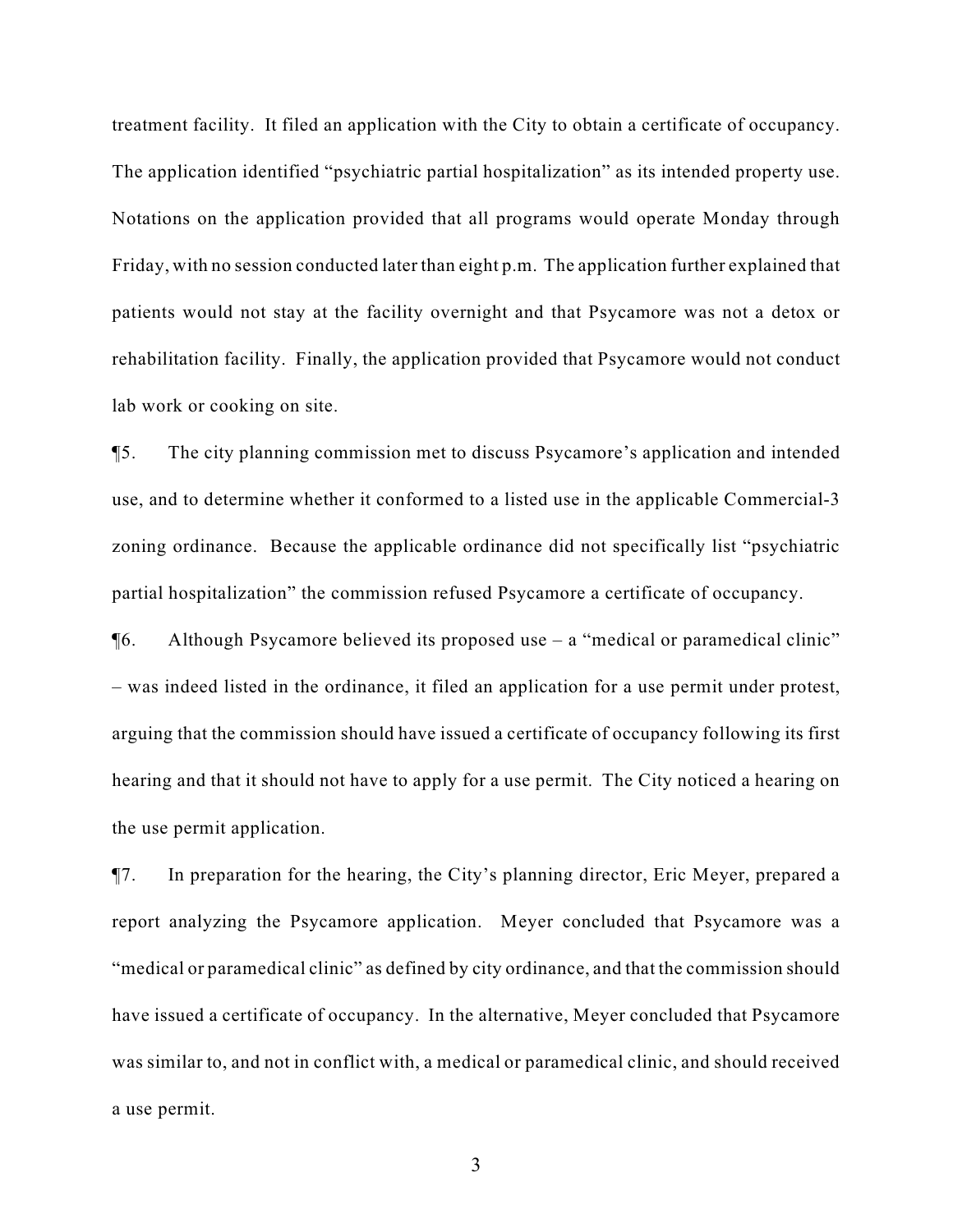¶8. The planning commission held the public hearing to determine whether Psycamore should receive a use permit. Psycamore's counsel argued that the City's denial of Psycamore's certificate of occupancy constituted discrimination based on the patients' disabilities; that Psycamore was a medical clinic as defined by city ordinance; and that Psycamore was more similar to a medical clinic than other facilities the City permitted to operate in the same type of zoning district.

¶9. The commission heard from opponents of the use permit, who argued that denial of Psycamore's use permit would be a nondiscriminatory land-use decision, and that the facility should not be allowed in a historic district because its traffic would congest a residential area. They also argued that partial psychiatric hospitalization was not a permitted use in the applicable zone. At the conclusion of the hearing, the planning commission failed to reach a consensus and referred the matter to the board of alderman without recommendation.

¶10. The mayor and board of aldermen heard arguments similar to those at the planning commission hearing. Psycamore proposed a compromise in which the city would issue a temporary use permit and, after six to twelve months of monitoring Psycamore's services, meet again to discuss a permanent use permit. Meanwhile Psycamore would contribute \$5,000 to improve the city infrastructure surrounding the facility.

¶11. Thereafter, the board of alderman held a special meeting and denied Psycamore's use permit, citing as reasons for the denial traffic concerns, the residential and historic nature of the area, and the substandard infrastructure. The board stated that it must use good judgment in the interest of public welfare to reduce delayed travel times, air pollution, traffic accidents, roadway congestion, and delays for emergency vehicles.

4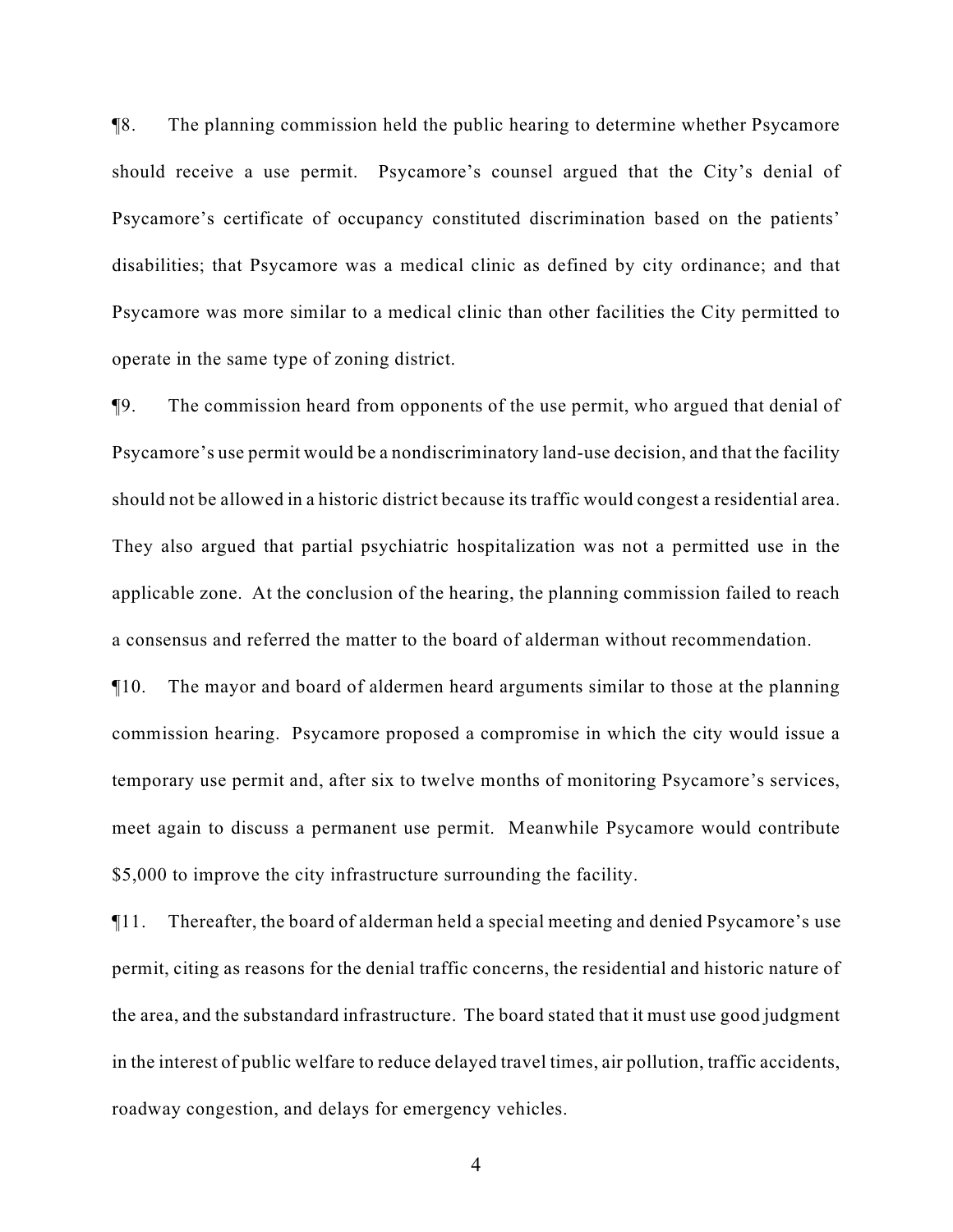¶12. Finally, the board referenced reasons stated "in the October 24th Memorandum Brief of attorney John Barber, specifically sections 1, 2, 4, and 5."<sup>8</sup> The board stated that it did not base its decision on the patients' conditions, noting that it had allowed other mental-health services in that neighborhood.

¶13. Psycamore filed its notice of appeal and bill of exceptions in the Circuit Court of Jackson County. The circuit court reversed the City's decision, finding it unsupported by substantial evidence. The City appealed.

## **ANALYSIS**

¶14. In zoning cases, the circuit court sits as an appellate court, and this Court must directly examine the City's decisions.<sup>9</sup> "The standard of review in zoning cases is whether the action of the board or commission was arbitrary or capricious and whether it was supported by substantial evidence."<sup>10</sup> This Court will not set aside the decision of the mayor and board of aldermen "unless clearly shown to be arbitrary, capricious, discriminatory, illegal, or without substantial evidence."<sup>11</sup>

*Mayor & Bd. of Aldermen, City of Clinton v. Welch*, 888 So. 2d 416, 418 (Miss. 2004) <sup>9</sup> (citing *Board of Aldermen v. Conerly*, 509 So. 2d 501, 503 (Miss. 1987)).

<sup>&</sup>lt;sup>8</sup>Those sections argued that Psycamore was not a medical or paramedical clinic, was not similar to or not in conflict with a medical clinic, that granting Psycamore a use permit would conflict with the city's Comprehensive Development Plan, and that denying Psycamore's use permit would not violate the Americans with Disabilities Act.

*Drews v. City of Hattiesburg*, 904 So. 2d 138, 140 (Miss. 2005) (citing *Perez v. Garden* 10 *Isle Community Ass'n*, 882 So. 2d 217, 219 (Miss. 2004) (citing *Broadacres, Inc. v. City of Hattiesburg*, 489 So. 2d 501, 503 (Miss. 1986))).

*Id.* (citing *Perez*, 882 So. 2d at 219; *Carpenter v. City of Petal*, 699 So. 2d 928, 932 (Miss. <sup>11</sup> 1997)).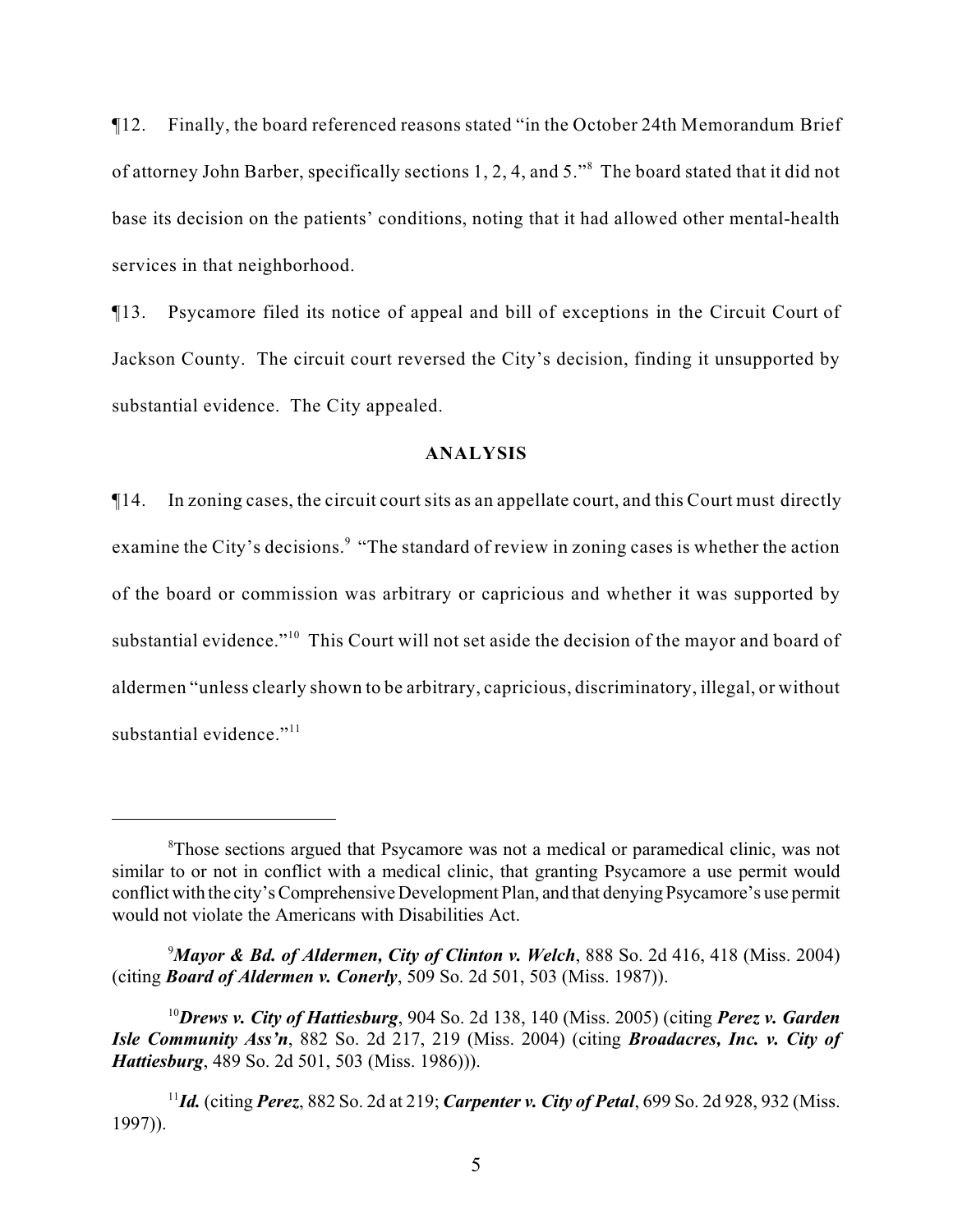¶15. At issue here are two City decisions: the decision to deny Psycamore's certificate of occupancy and the decision to deny Psycamore's use permit. Because we find that the City's first decision – denying the certificate of occupancy – was arbitrary and capricious, and not supported by substantial evidence, we affirm the decision of the circuit court, and we need not address the City's denial of Psycamore's use permit.

¶16. In explaining why we give great weight to a city's interpretation of its ordinances, we have said that the best interpretation of a city ordinance is the city's history of applying that ordinance.<sup>12</sup> And in this case, we are presented with a second, equally persuasive guide to interpreting the relevant ordinance. The issue we find dispositive – whether the City's decision to deny Psycamore's certificate of occupancy was arbitrary and capricious – turns on whether Psycamore is a "medical or paramedical clinic." Because the City has defined the term "medical or paramedical clinic" for purposes of applying the City ordinance, and has applied it in the past, our decision is guided by that definition and the City's past application of that term.

¶17. Any occupant who wishes to change the use of an existing structure in Ocean Springs is entitled to issuance of a certificate of occupancy within three days of filing an application so long as the intended use is permitted in the zoning ordinance governing the relevant geographic area.<sup>13</sup> The City denied Psycamore's application for a certificate of occupancy,

<sup>&</sup>lt;sup>12</sup> Fondren North Renaissance v. Mayor and City Council of Jackson, 749 So. 2d 974, 983 (Miss. 1999) (quoting *Faircloth v. Lyles*, 592 So. 2d 941, 945 (Miss. 1991)).

<sup>&</sup>lt;sup>13</sup>Ocean Springs, Miss., Zoning Ordinance  $\S$  901.2(1) (2007).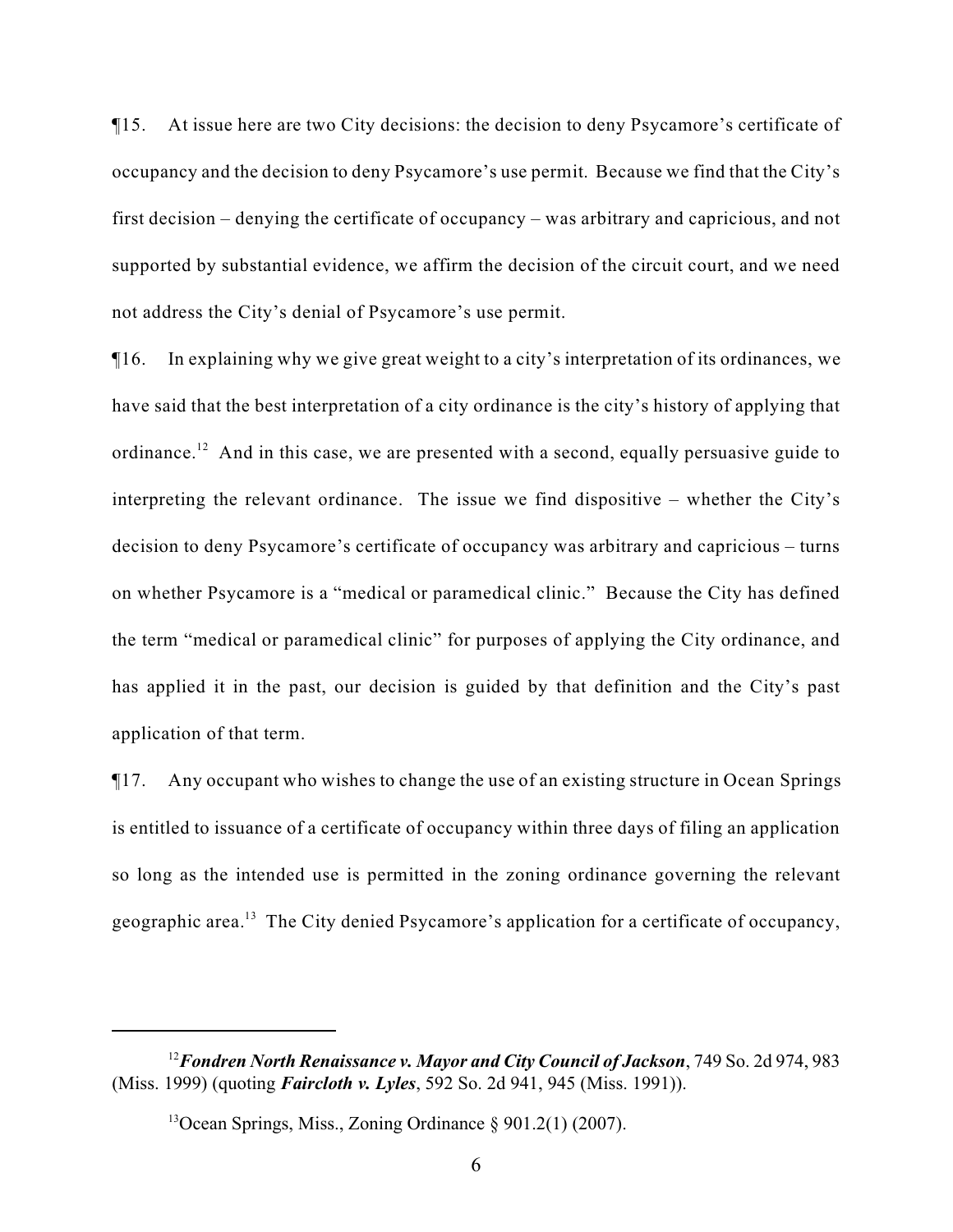finding that its proposed use – "psychiatric partial hospitalization" – was not a permitted Commercial-3 use.

¶18. Psycamore's leased property falls within a Commercial-3 highway commercial district, and Section 408 of the City's zoning ordinance enumerates the permitted uses in a Commercial-3 highway commercial district.<sup>14</sup> That section lists several uses such as medical and dental laboratories, veterinary services, public garages, and car dealerships. It also incorporates all uses permitted in a Commercial-2 community commercial district.<sup>15</sup>

¶19. Section 407 enumerates the permitted uses in a Commercial-2 community commercial district, and it incorporates all uses allowed in a Commercial-1 neighborhood commercial district.<sup>16</sup> Finally, Section 406 enumerates the permitted uses in a Commercial-1 neighborhood commercial district, including "[m]edical and paramedical practice or clinics licensed by the State of Mississippi for human care."<sup>17</sup>

¶20. Psycamore argues that it intends to operate a "[m]edical or paramedical practice or clinic" and that the City erred by finding to the contrary. City ordinance defines a medical or paramedical office as a "facility for the examination and treatment of human patients."<sup>18</sup> Accordingly, we must determine whether the City acted arbitrarily and capriciously when

<sup>&</sup>lt;sup>14</sup>Ocean Springs, Miss., Zoning Ordinance  $\S$  408.2 (2007).

 $^{15}Id.$ 

<sup>&</sup>lt;sup>16</sup>Ocean Springs, Miss., Zoning Ordinance  $\S$  407.2 (2007).

<sup>&</sup>lt;sup>17</sup> Ocean Springs, Miss., Zoning Ordinance  $\S$  406.2 (2007).

<sup>&</sup>lt;sup>18</sup>Ocean Springs, Miss., Zoning Ordinance  $\S 202$  (2007).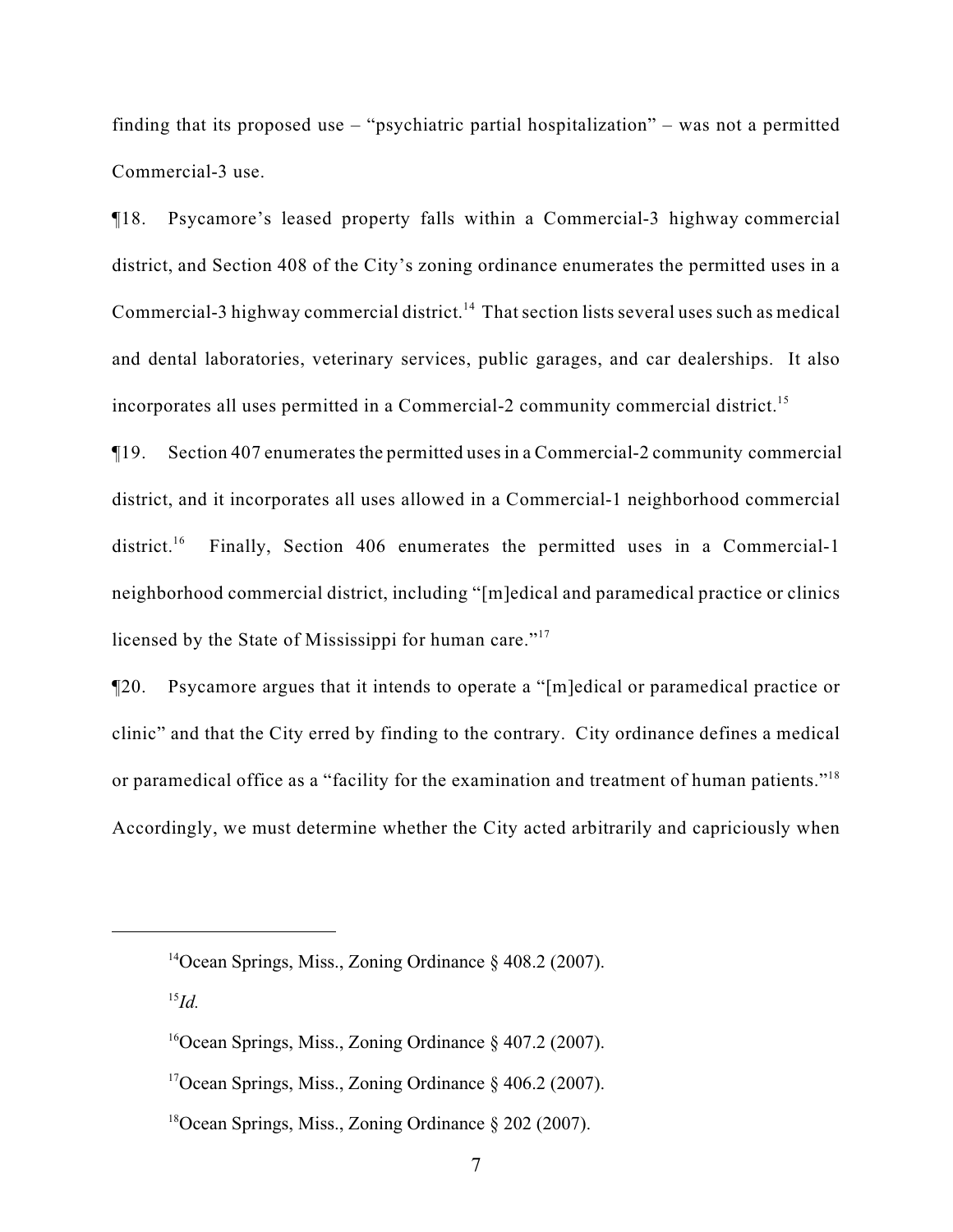it determined that Psycamore was not a facility for the examination and treatment of human patients licensed by the State of Mississippi. We find that it did.

¶21. Arbitrary acts are those "not done according to reason or judgment, but depending on will alone."<sup> $19$ </sup> An act is capricious when "done without reason, in a whimsical manner, implying either a lack of understanding of or a disregard for the surrounding facts and settled controlling principles."<sup>20</sup>

¶22. Psycamore's application noted that it would provide psychiatric care Monday through Friday, with no session conducted later than eight p.m. The application explained that patients would not stay at the facility overnight and that Psycamore was not a detox or rehabilitation facility. Finally, the application provided that Psycamore would not conduct lab work or cooking on site.

¶23. The minutes of the planning commission's hearing state that Psycamore provides outpatient treatment of stress, anxiety, bipolar disorder, depression, and compulsive disorders. They reflect that Psycamore does not offer inpatient confinement and that it accepts only voluntary patients. Psycamore serves as both a resource and a referral service for physicians, hospitals, other treatment facilities, mental-health therapists, and counselors. ¶24. The minutes describe Psycamore's treatment as daily group therapy in the areas of stress management, self-esteem, relationships, cognitive behavioral therapy/positive thinking, grief and loss, anger management, family issues, life/coping skills, expressive therapy, and

*Burks v. Amite County School Dist.*, 708 So. 2d 1366, 1370 (Miss. 1998) (*McGowan v.* <sup>19</sup> *Mississippi State Oil & Gas Bd.*, 604 So. 2d 312, 322 (Miss. 1992)).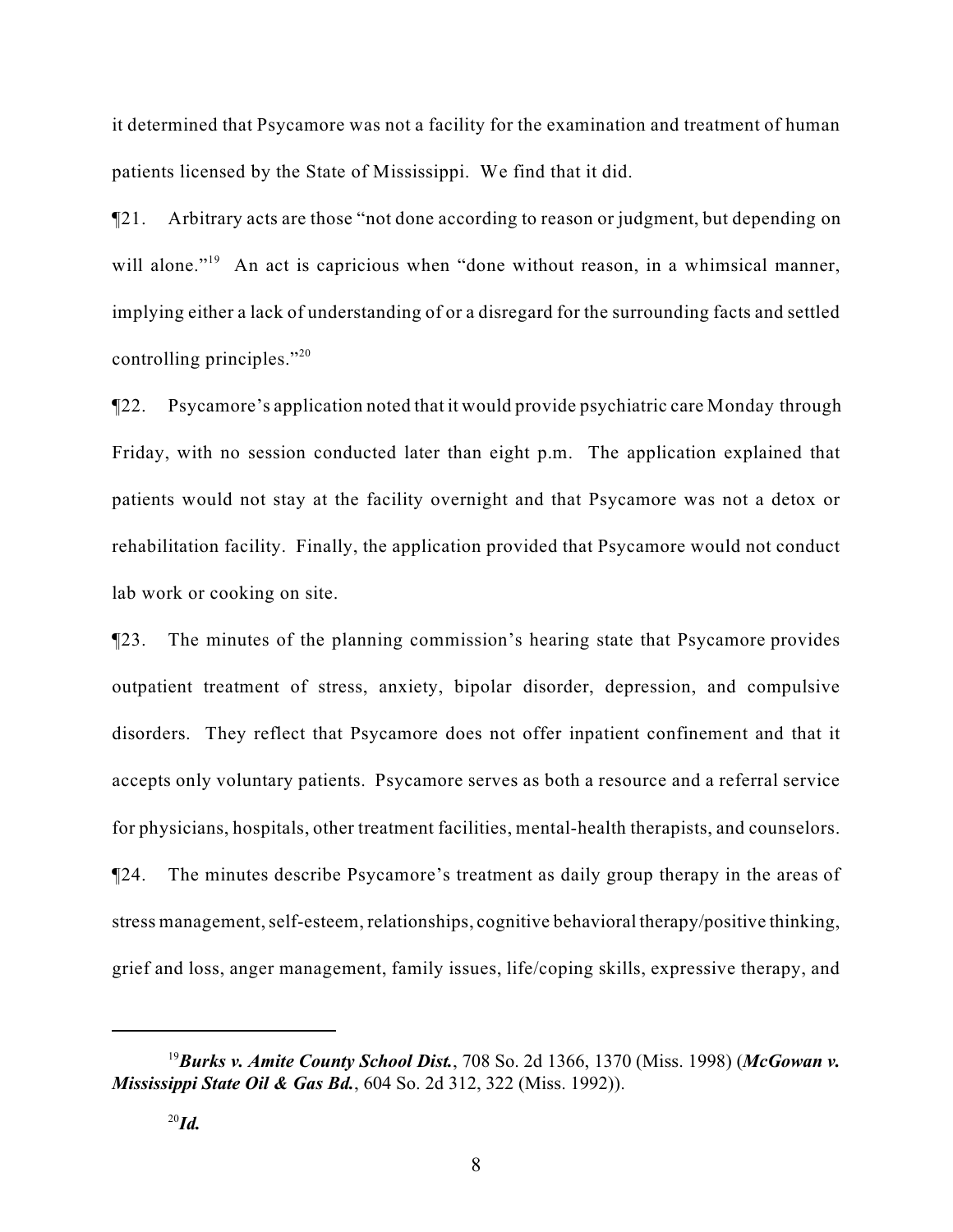yoga therapy. Psycamore also provides weekly individual therapy conducted by a licensed professional counselor and weekly medication review by a psychiatrist, but medications are not administered on site.

¶25. Psycamore does not treat alcoholism, drug abuse, schizophrenia, mental retardation, dementia, severe psychosis, or physically combative or actively suicidal individuals. The minutes also include Psycamore's program schedule, with programs Monday through Friday, beginning at ten and eleven in the morning and one, two, and three in the afternoon. Despite these findings, the planning commission denied Psycamore's certificate of occupancy.

¶26. Also, in preparation for the use permit hearing, the City's own planning director – finding that Psycamore was a medical or paramedical clinic – recommended that the planning commission reconsider its certificate-of-occupancy decision. In making his recommendation, Meyer provided a list of twenty-six medical clinics operating within Commercial-3 zoning districts. Meyer noted that none of those businesses was required to obtain a use permit. He also informed the commission that Psycamore had two other facilities licensed with the State of Mississippi. Finally, he concluded that Psycamore would provide outpatient treatment akin to a clinic and "would never be considered a hospital." Nevertheless, the commission refused to follow Meyer's recommendation.

¶27. Considering the foregoing findings by the planning commission and the information provided by Meyer, we find the planning commission's decision was arbitrary and capricious when it held that Psycamore was not "facility for the examination and treatment of human beings."

9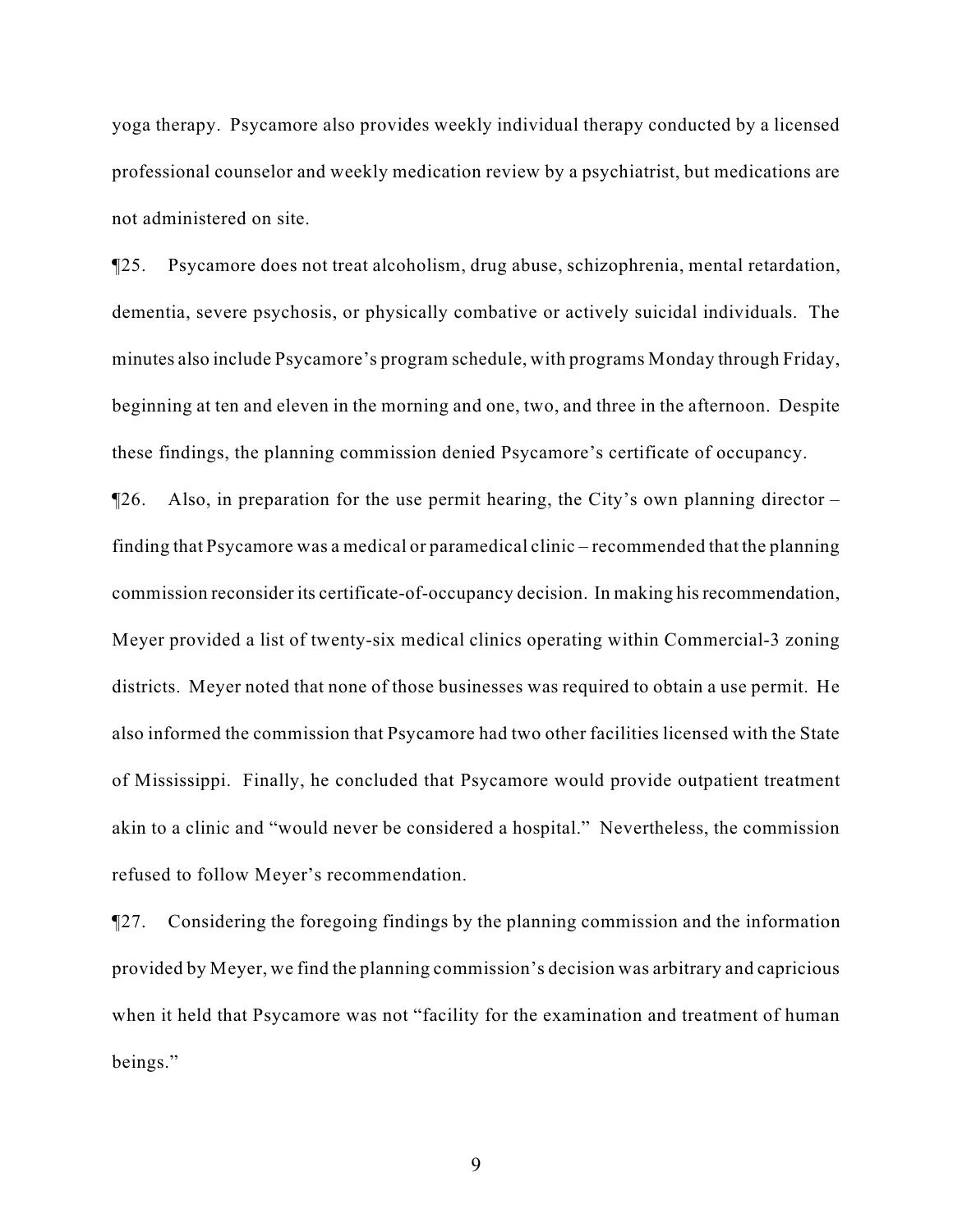¶28. All of the evidence presented to the planning commission supported a conclusion that Psycamore was a facility for the examination and treatment of human beings licensed by the State, meeting the definition of a medical or paramedical "facility for the examination and treatment of human beings," as provided in the City's ordinance. In denying Psycamore's certificate of occupancy, the City ignored the definition in its own ordinance definition – an act that was clearly arbitrary and capricious.

¶29. The City also argues that Psycamore is not a medical or paramedical clinic because it is dissimilar to doctors' and dentists' offices which typically are considered medical clinics. But nothing in the City ordinances or the City's past practice provides notice or even an indication of such a requirement. In fact, Meyer's list of entities previously approved by the City to operate in the same type of zoning district – "the best interpretation of what the wording in the ordinance means is the manner in which it is interpreted and applied by the enacting and enforcement authorities" $^{21}$  – included a facility that, as conceded by the City's counsel, provides the same services as Psycamore.

¶30. The city planning commission simply ignored its own definition, past practices, and all of the evidence presented to it by denying Psycamore's certificate of occupancy. This disregard for the facts and well-settled principles may be illustrated best by counsel's statement at oral argument that, had Psycamore simply called itself a medical clinic in the initial application, the City would have issued a certificate of occupancy without question.

#### **CONCLUSION**

<sup>&</sup>lt;sup>21</sup> Fondren North Renaissance, 749 So. 2d at 983 (quoting *Faircloth*, 592 So. 2d at 945).